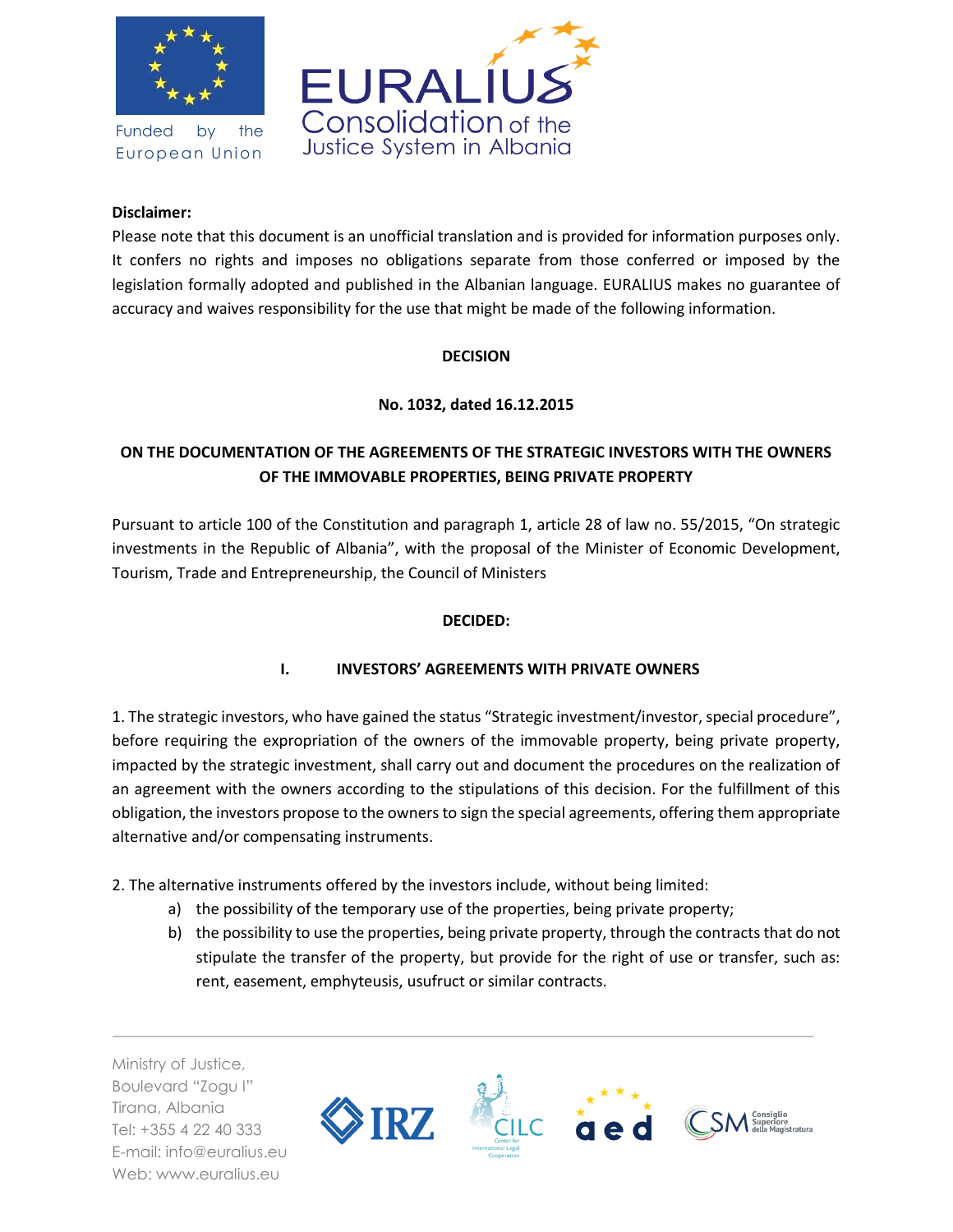

3. In the cases when the strategic project cannot be realized without violating the immovable properties, the investor should offer to the owners an agreement for the sale/purchase of the properties, with a financial compensation not smaller than the compensation financial value as a consequence of expropriation or an alternative agreement, which provides benefits of a different nature, which result to be acceptable for the owners.

4. With regard to the support for the fulfillment of the strategic investment, in the cases when there are the objective possibilities, before the state starts the expropriation procedures, it provides the owners of the immovable properties, which are private properties and are impacted by the project, with an appropriate resettlement. The resettlement costs are calculated as a part of the expenses and of the state co-participation in the investment.

## **II. PROCEDURES FOR REACHING AN AGREEMENT WITH THE OWNERS**

1. The investor shall identify the immovable properties and the respective owners, impacted by the strategic investment, based on the official data of the registration of the immovable properties.

2. The investor shall directly contact the identified owners, according to the documentation of the offices of the immovable property registration, by agreeing with them about the dates and the appropriate procedures for the realization of the negotiations.

3. In the cases when the investor finds it impossible to contact the owners directly, they are informed through a publication, for a 15-day time limit, in the written and television media, through a public announcement, which contains information on the strategic project, the owners' data, according to the documentation of the offices of the immovable property registration and the specification of the location, date and time of the special meetings with the owners. The date for the realization of the meeting with the owners cannot be earlier than 15 days from the first publication of the announcement. The owners are entitled to propose to the investor alternative dates, according to their possibilities and availabilities, with a 15-day time limit from the date of contacting them or from the date of the first publication of the announcement.

4. In the meetings and the negotiations that the investor carries out with the owners, the investor offers them all the necessary information on the project and proposes to them the respective agreement, where the alternative instruments or the appropriate compensation are stipulated.

6. The investor organizes preliminary consultations and meetings to discuss the conditions of the agreements with the owners. The time limit for the conclusion of the negotiations cannot be less than 30 days from the date of the first meeting, but, anyway, not more than 60 days from this date.